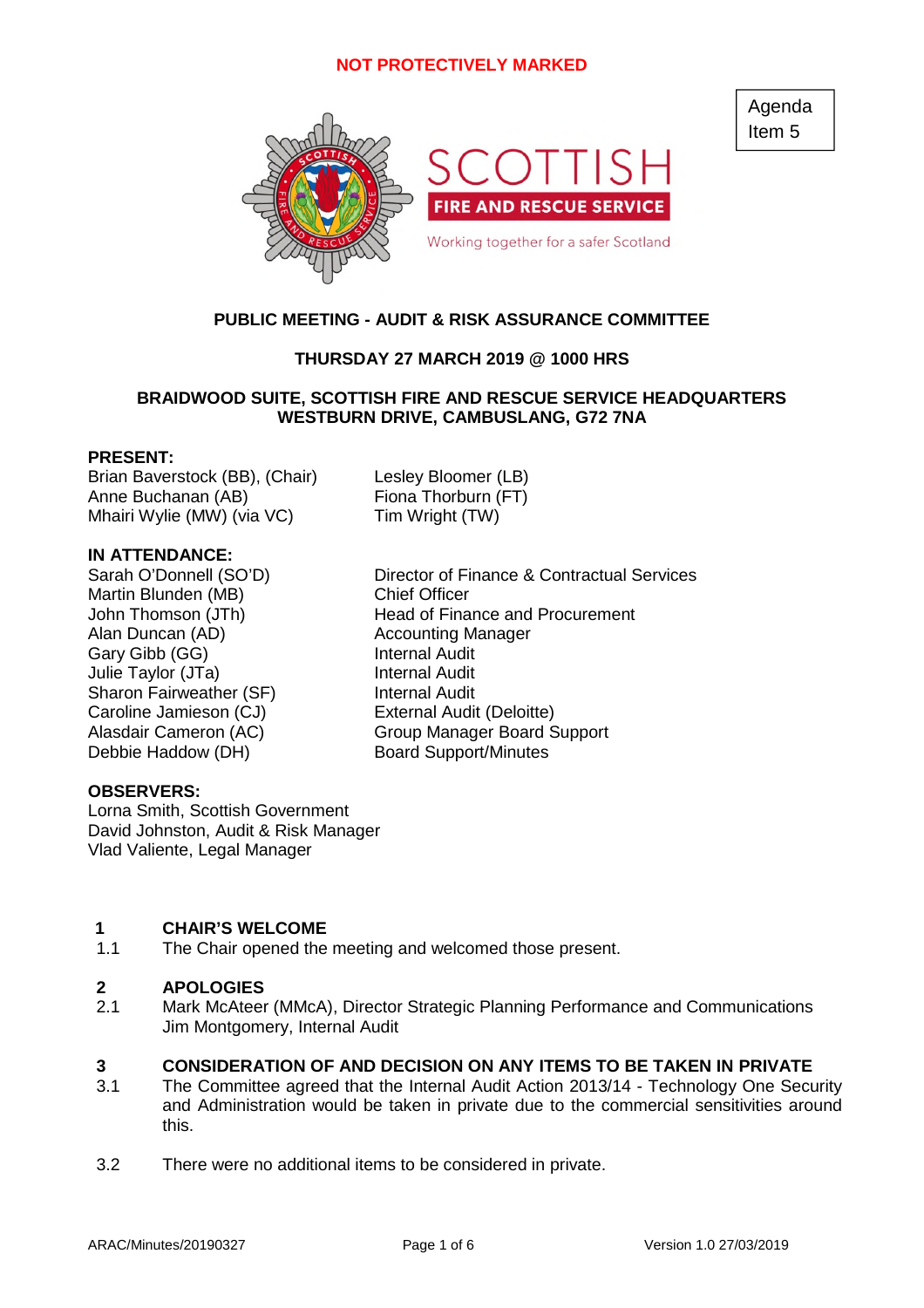#### **4 DECLARATION OF INTERESTS**

4.1 None.

### **5 MINUTES OF LAST PUBLIC MEETING: 17 JANUARY 2019**

5.1 The minutes were approved as an accurate record.

#### 5.2 **Matters Arising**

- 5.2.1 None
- 5.3 **The minutes of the public meeting held on 17 January 2019 were approved as a true record of the meeting.**

#### **6 ACTION LOG**

6.1 **Action 11.8 – Performance Improvement Forum Audit Scotland: SFRS May 2018 Action Plan Update (17/01/2019)** – It was noted that the due date on the action plan differed from the proposed date in the previous minute. Following a brief discussion, it was agreed that the minute should be amended to reflect the due date captured in the action log.

# **ACTION: BST**

#### 6.2 **The Committee considered the action log and noted the updates**

#### **7. INTERNAL AUDIT**

#### 7.1 **a) SFRS Internal Audit Progress Report 2018/19**

- 7.1.1 GG gave an overview of 2018/19 plan, which comprises of 7 reviews. GG advised that the 2018-19 Plan was progressing well and would be delivered in full. The annual assurance opinion would be submitted to the June 2019 meeting.
- 7.1.2 Since the last ARAC meeting, 2 reviews have been finalised and reports circulated. The review relating to Information Governance Follow Up (Implementation of GDPR) received reasonable assurance with 2 recommendations. The review relating to Purchasing Card Arrangements received limited assurance with 8 recommendations.
- 7.1.3 The Committee noted and welcomed the revised reporting format of the recommendations follow-up report, however, it was noted that some of the revised action due dates had not been included.
- 7.1.4 In relation to the Fuel Management Arrangement review, the Committee commented on the misalignment between %completed and the narrative provided. JTa acknowledged this and explained some evidence was still outstanding at the time of preparing this report. JTa assured the Committee that all evidence had been received, reviewed and was satisfactory.

### *(M Blunden joined the meeting at 1015 hrs)*

- 7.1.5 In relation to the Centralised Payroll Controls extended agreed revised date, the Committee asked if the capacity within HR was the primary reason for this extension and whether any of the outstanding aspects of recommendation were still considered high. JTa noted that the commentary for this recommendation was up to date and provided a brief background on the recommendation including reasons for delays and introduction of manual processes.
- 7.1.6 JTa advised that the General Information Note (GIN) relating to Procedure for Fuel Sites had now been updated to take account of the recommendation for periodic reviews.

#### 7.17 **The Committee noted the progress report.**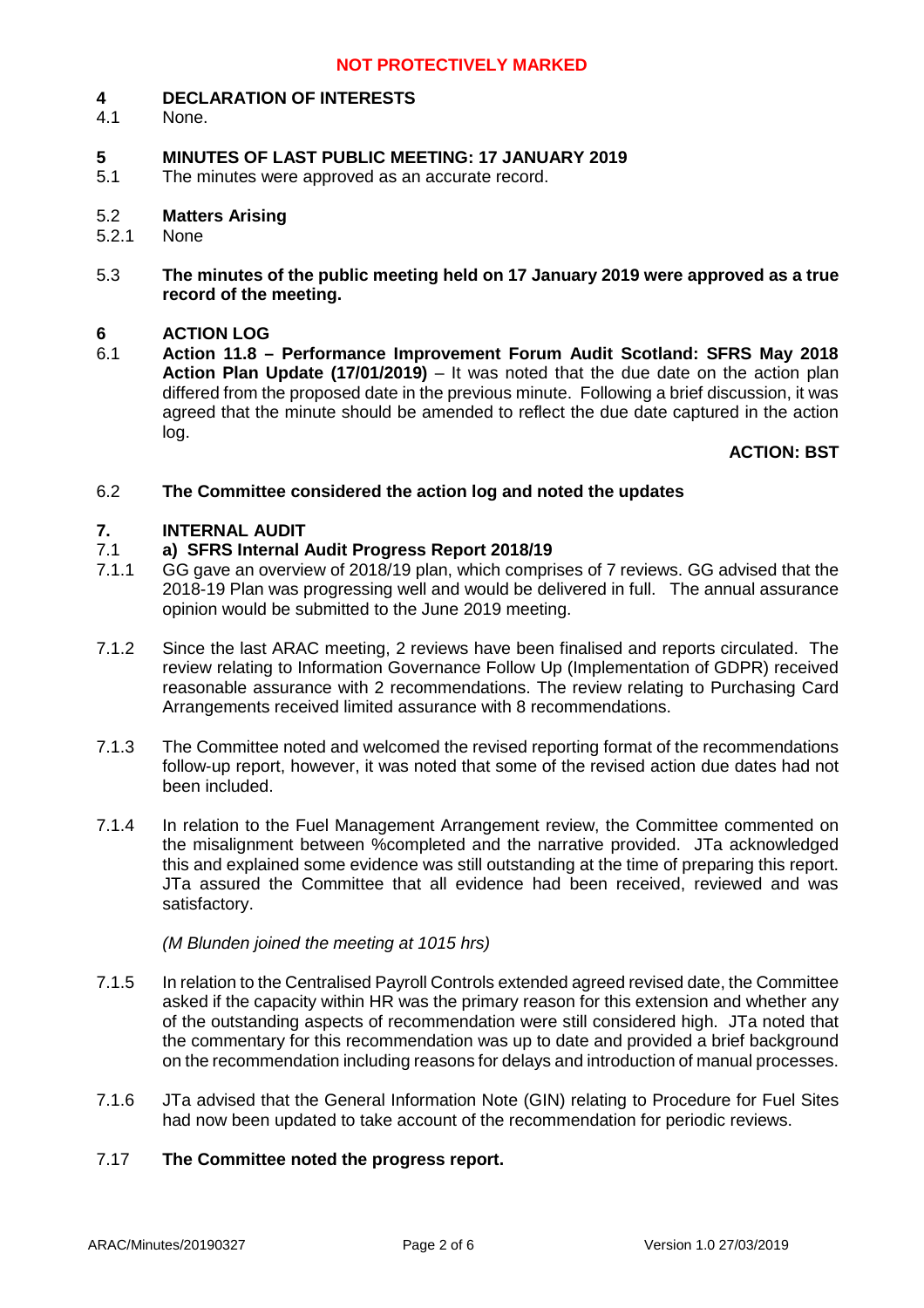#### **7.2 b) Draft Internal Audit Plan 2019/20**

7.2.1 GG presented the Draft Internal Audit Plan 2019/20 to the Committee for comment prior to submitting to the Board for approval. The plan was developed in consultation with the Chief Officer, Director of Finance and Contractual Service and the Chair of ARAC Committee. The Plan detailed the 5 proposed reviews with indicative timescales and included an option to undertake a Placeholder Review. Details of historical audit reviews were also provided for background information.

*(M Blunden left the meeting at 1020 hrs)*

7.2.2 The Committee queried the accuracy of cross reference to strategic risks, in particular the proposed review of Health, Safety and Wellbeing Arrangements and requested that this be reviewed and amended as necessary.

# **ACTION: GG**

7.2.3 The Committee queried and were given assurance on the purpose of the Water Planning Arrangements review.

### *(M Blunden joined the meeting at 1030 hrs)*

- 7.2.4 The potential options for the Placeholder Review were discussed and suggestions included Risk Management, Succession Planning and Policy Implementation. Following discussions, it was noted that reviews of Succession Planning and Policy Implementation were not appropriate at this time. The Committee agreed that a Review of Risk Management would replace the Placeholder Review on the proposed plan. This review would be allocated an indicative resource of 35 days.
- 7.2.5 The Committee agreed the Internal Audit Plan 2019/20 which would now be submitted to the Board for approval.

#### **8 EXTERNAL AUDIT**

#### 8.1 **a) Planning Reporting for Year Ending 31 March 2018**

- 8.1.1 CJ presented the planning report to the Committee and highlighted the following key areas:
	- Standard significant risk around management override of controls and achievement of expenditures and resource limits.
	- Downgrading of revaluation of property, plant and equipment.
	- Wider scope focus on specific risk on Brexit.
	- Indicative Materiality levels based on forecasted expenditure and reporting threshold.
	- Planned scope of work and identified risks.
	- Wider scope requirements report anticipated to be brought to the next meeting (26 June 2019).
	- Assurance of their independence from the Service and associated fees.
- 8.1.2 The Committee confirmed that they were content with the indicative Materiality levels and the reporting threshold.
- 8.1.3 The Committee confirmed that they were content with the identified risks.
- 8.1.4 CJ noted the potential to provide some benchmarking information (wider scope requirements against other public sector audits) to the Committee at their October 2019 meeting.

# **ACTION: CJ**

#### 8.1.5 **The Committee agreed the report.**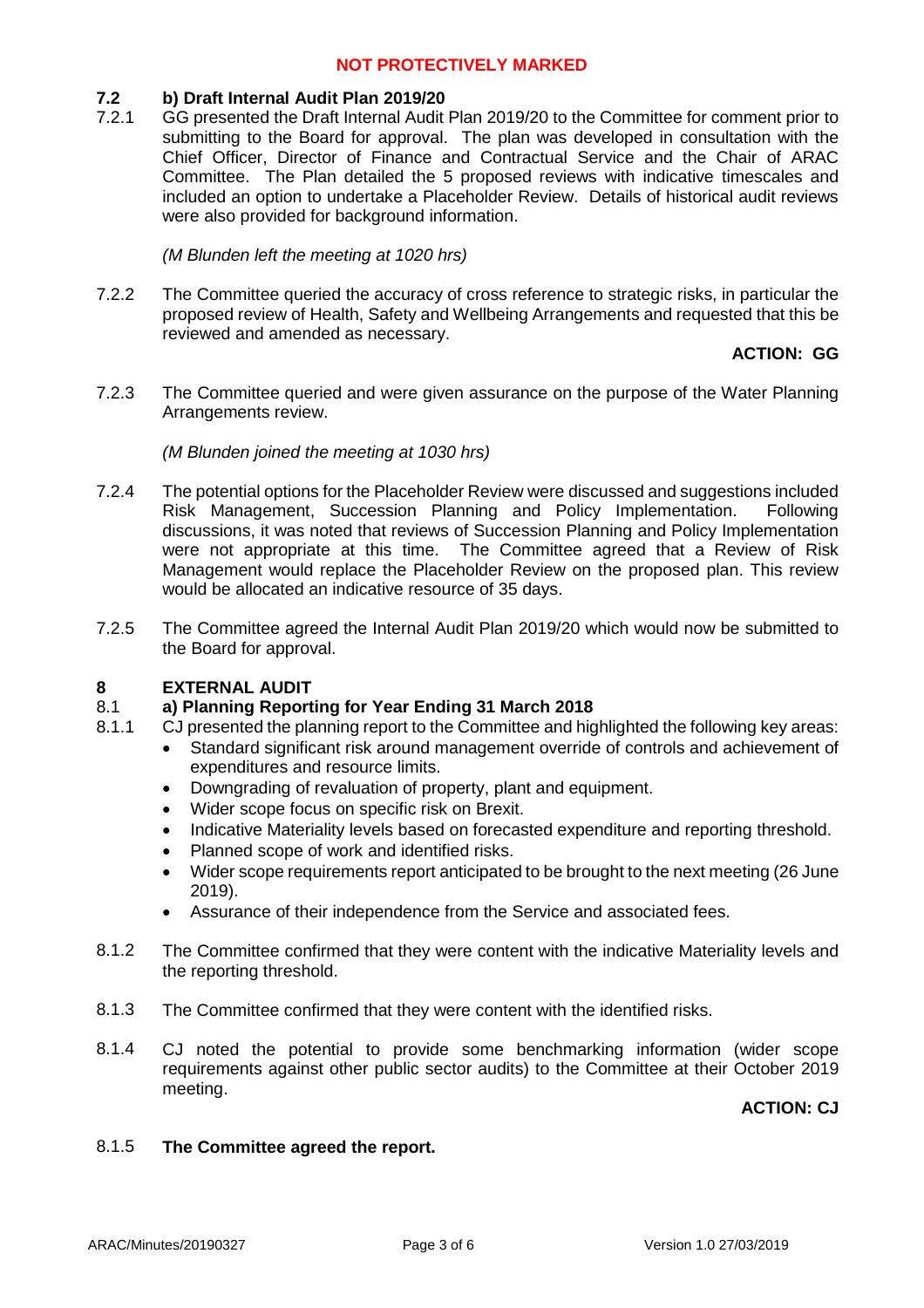#### **8.2 b) Scottish Fire and Rescue Service Sector Development Report**

- 8.2.1 CJ presented a report to the Committee for information highlighting the FRC areas of focus for 2018/19 annual report.
- 8.2.2 The timescale for the audit was noted with the annual report being submitted to the Committee and Board on 10 October and 31 October 2019, respectively.

#### 8.2.3 **The Committee noted the report.**

- **9 ARRANGEMENT FOR PREPARING THE ANNUAL GOVERNANCE STATEMENT 2018/19**
- 9.1 AC presented a report to the Committee which outlined the preparatory arrangements and reporting methods to provide assurance in support of the 2018/19 Annual Governance Statement (AGS).
- 9.2 The potential to use assurance mapping was discussed and SF agreed to share examples of assurance mapping with the Service.

### **ACTION: SF**

9.3 A full discussion took place on the relevance of the Committee being listed under  $3<sup>rd</sup>$  Line of Defence, the Board being listed under 2<sup>nd</sup> line of Defence and the reference to the AGS being passed to Internal Audit for review (Appendix B). It was agreed that this would be discussed further outwith the meeting and amended appropriately.

### **ACTION: BST**

#### 9.4 **The Committee noted the report.**

#### **10 ACCOUNTING POLICIES**

- 10.1 JTh presented a report to the Committee outlining the regulatory changes in relation to the Annual Report and Accounts for the financial year 2018-19 and to present the Accounting Policies to be adopted.
- 10.2 The 2 new accounting standards, IFRS9 (Financial instruments) and IFRS15 (Revenue from contracts with customers) were noted as having no significant issues on the Service.
- 10.3 **The Committee noted the report and the changes to the Accounting Policies.**

#### **11 INTERNAL AUDIT REPORT – PROGRESS UPDATE**

#### 11.1 **a) Information Governance - GDPR**

- 11.1.1 JTa outlined the scope of this review which received a substantial assurance. She commented on the progress against the recommendations, the mandatory training materials and the successful testing for breaches.
- 11.1.2 Two recommendations were made, one has been completed and the other was being progressed.

### 11.1.3 **The Committee agreed the update and acknowledged the hard work and efforts of all those involved in the implementation of GDPR.**

#### **11.2 b) Purchasing Card Arrangements**

- 11.2.1 JTa outlined the scope of this review which received limited assurance and noted that interim policy and procedures were in place at the time of the review.
- 11.2.2 Eight recommendations were made, 4 high and 4 medium. Areas of good practice were also noted as well as areas for development.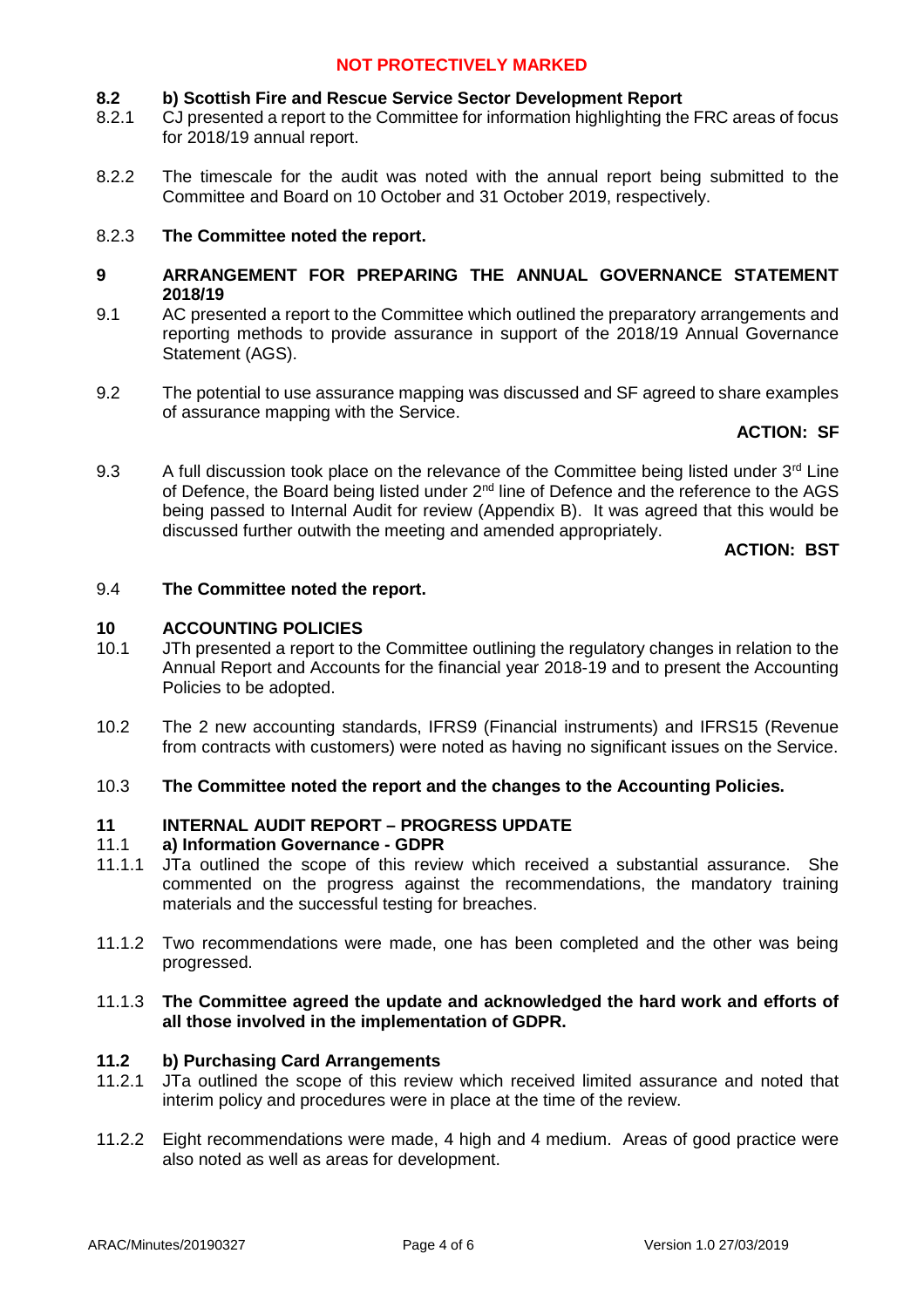11.2.3 JTh stated that a full review of all transactions was carried out and a number of transactions had been identified for further investigation. The issues included compliance with policies and procedures, providing valid receipts, etc. Investigations, due to be complete by 20 April 2019, will identify whether this has been mismanagement or fraudulent activities.

### 11.2.4 **The Committee noted their concerns but were reassured that appropriate actions were being undertaken**

- **11.3 c) Audit of the Procurement of Fire Kit and Personal Protective Equipment – Action Plan Update**
- 11.3.1 SO'D presented a report to the Committee providing a final update on the action plan arising from this review. A total of 25 actions were identified and 21 have been completed. The remaining 4 are still ongoing and would be built into business as usual.
- 1.3.2 In relation to action B2, SO'D noted that there was no direct comparisons and the opportunity to identify a good working model has been exhausted.

#### 11.3.3 **The Committee noted the report and that the outstanding actions would be progress via business as usual.**

#### **12 REVIEW OF COMMITTEE TERMS OF REFERENCE**

- 12.1 AC presented a report to the Committee outlining the proposed amended terms of reference, which were discussed at the February 2019 workshop and have been aligned with the revised Scottish Government Audit and Assurance Committee.
- 12.2 The Committee commented on the terminology under section 4.1 where the Committee are advising on the appropriateness of the effectiveness of internal controls. It was noted that this was taken direct from the Risk and Audit Handbook.
- 12.3 The Committee asked for the approval of Internal Audit Plan to be included and noted the last bulletpoint under 5.2 should be removed as this was not relevant to this Committee.

**ACTION: BST**

#### 12.4 **The Committee agreed the updated terms of reference.**

#### **13 INTERNAL CONTROLS UPDATE**

#### 13.1 **a) Strategic Risk Register**

- 13.1.1 SO'D presented the quarterly update report noting that the actions arising from the last meeting has been reflected in the report.
- 13.1.2 The Committee noted the increased risk rating for CR1.1a, b and c and asked whether there were any further mitigating actions required. SO'D indicated that the increased rating reflected the risks associated with an ageing system. The risk was being mitigated appropriately at this time and the rating would reduce following the implementation of the new Command & Control Futures system.
- 13.1.3 The Committee commented on the absence of timescales against future mitigating actions within the control column. SO'D reminded the Committee that this information was captured within the AOP/Directorate plan and noted that this would be incorporated within the new Performance Management system. Timescales will be added.

### **ACTION: SO'D**

13.1.4 The Committee queried whether the risk rating assigned to CR6.4 was appropriate. SO'D stated that this was deemed appropriate by the Director of POD.